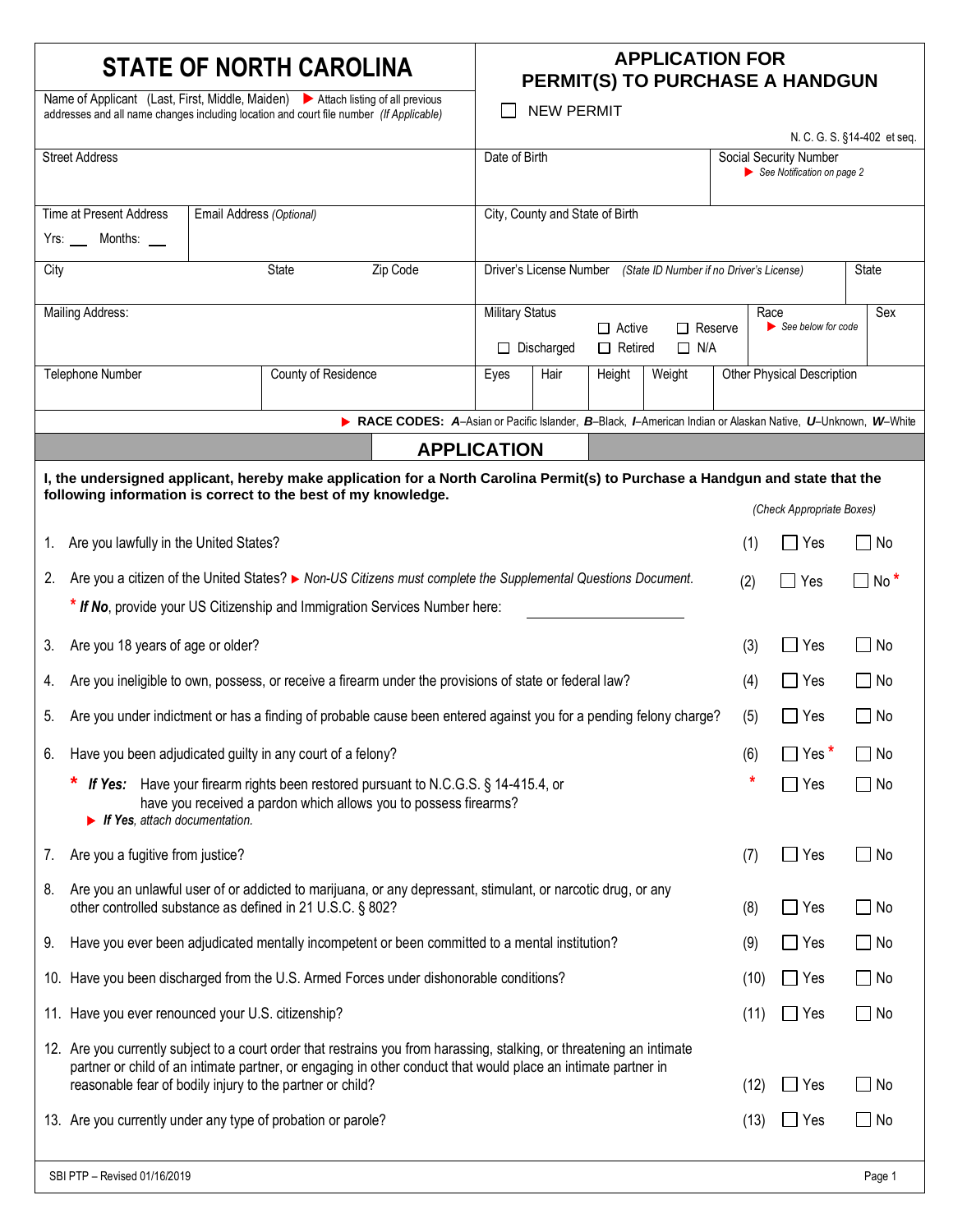|                                                                  | <b>APPLICATION</b> |                                                                                                                                                                                                                                                                                                                                                                                                                            |        |  |  |
|------------------------------------------------------------------|--------------------|----------------------------------------------------------------------------------------------------------------------------------------------------------------------------------------------------------------------------------------------------------------------------------------------------------------------------------------------------------------------------------------------------------------------------|--------|--|--|
| Reason for the request for a Permit to Purchase a Handgun:       |                    |                                                                                                                                                                                                                                                                                                                                                                                                                            |        |  |  |
| Protection of myself, home, business, property or family<br>1.   |                    | $\mathsf{L}$                                                                                                                                                                                                                                                                                                                                                                                                               |        |  |  |
| Collecting<br>2.                                                 |                    |                                                                                                                                                                                                                                                                                                                                                                                                                            |        |  |  |
| <b>Target Shooting</b><br>3.                                     |                    |                                                                                                                                                                                                                                                                                                                                                                                                                            |        |  |  |
| Hunting<br>4.                                                    |                    |                                                                                                                                                                                                                                                                                                                                                                                                                            |        |  |  |
| Number of permits requested<br>5.                                |                    |                                                                                                                                                                                                                                                                                                                                                                                                                            |        |  |  |
|                                                                  |                    |                                                                                                                                                                                                                                                                                                                                                                                                                            |        |  |  |
|                                                                  |                    |                                                                                                                                                                                                                                                                                                                                                                                                                            |        |  |  |
| Applicant's Signature                                            |                    | Date Application Signed                                                                                                                                                                                                                                                                                                                                                                                                    |        |  |  |
| <b>CAUTION:</b><br>defense to a federal prosecution.             |                    | Federal law and State law on the purchase or possession of handguns and firearms may differ. If you are prohibited by<br>federal law from purchasing or possessing a handgun or a firearm, you may be prosecuted in federal court. A State permit is not a                                                                                                                                                                 |        |  |  |
|                                                                  |                    | <b>SHERIFF USE ONLY</b>                                                                                                                                                                                                                                                                                                                                                                                                    |        |  |  |
|                                                                  |                    |                                                                                                                                                                                                                                                                                                                                                                                                                            |        |  |  |
| The following items were submitted - check applicable boxes:     |                    |                                                                                                                                                                                                                                                                                                                                                                                                                            |        |  |  |
| 1.                                                               |                    | 6.                                                                                                                                                                                                                                                                                                                                                                                                                         |        |  |  |
| 2.<br>(\$5.00 for each permit requested)                         |                    | 7.                                                                                                                                                                                                                                                                                                                                                                                                                         |        |  |  |
| 3.                                                               |                    |                                                                                                                                                                                                                                                                                                                                                                                                                            |        |  |  |
|                                                                  |                    |                                                                                                                                                                                                                                                                                                                                                                                                                            |        |  |  |
| 5.                                                               |                    |                                                                                                                                                                                                                                                                                                                                                                                                                            |        |  |  |
| Original - Sheriff / Copy - Applicant                            |                    |                                                                                                                                                                                                                                                                                                                                                                                                                            |        |  |  |
| will be denied for failure to disclose a social security number. |                    | SOCIAL SECURITY NUMBER: The disclosure of your social security number as a part of this Permit to Purchase application is voluntary. The purpose of<br>requesting the social security number is to assist in your identification and to help distinguish you from other persons with similar names. No Permit to Purchase<br>This is a sample firearms application form. Prior to completing this form, you should contact |        |  |  |
|                                                                  |                    | the local sheriff's office to determine what process is followed in that sheriff's office.                                                                                                                                                                                                                                                                                                                                 |        |  |  |
| SBI PTP - Revised 01/16/2019                                     |                    |                                                                                                                                                                                                                                                                                                                                                                                                                            | Page 2 |  |  |